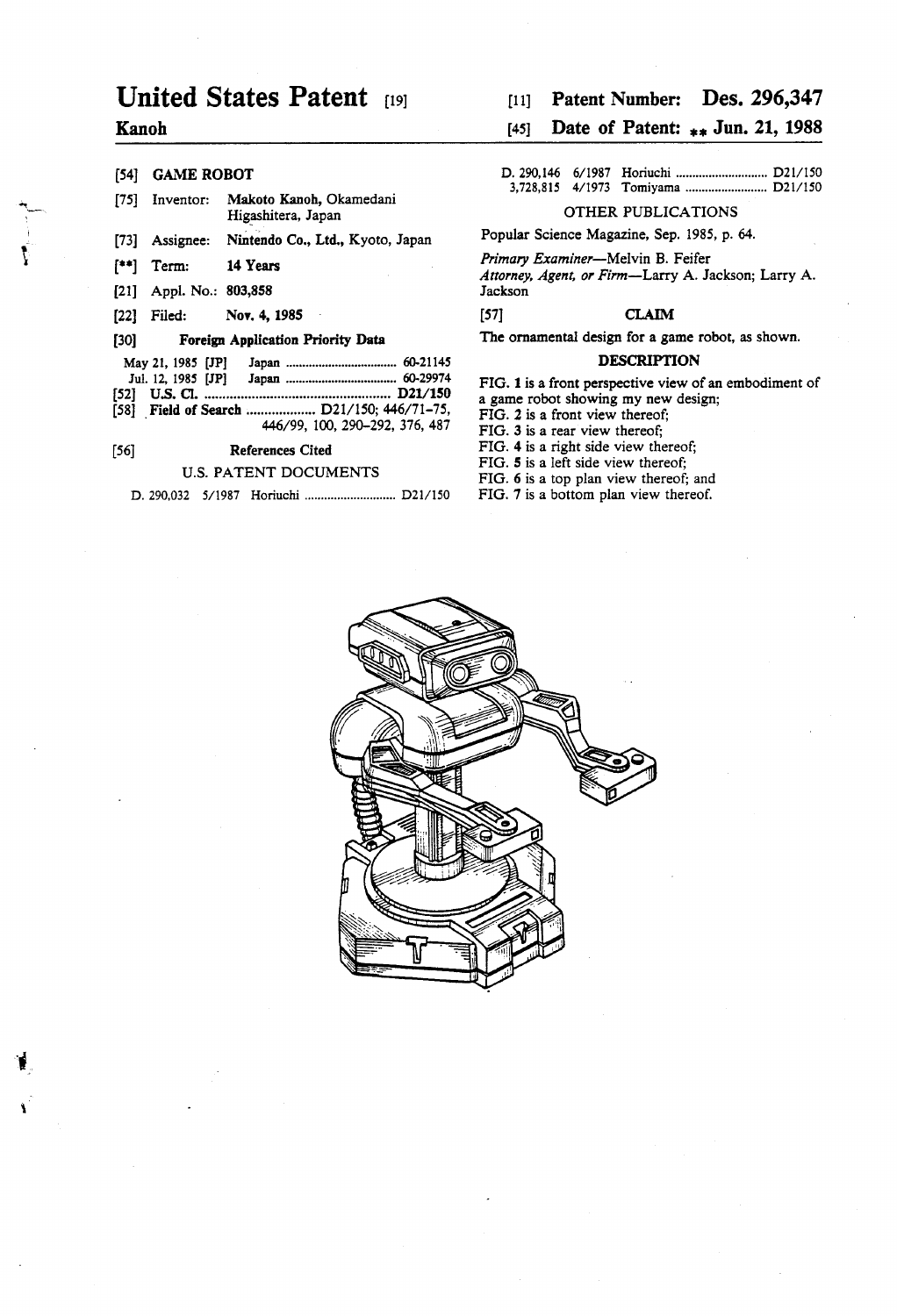$\int$ 

 $\mathbf{i}$ 

F1 G. 1